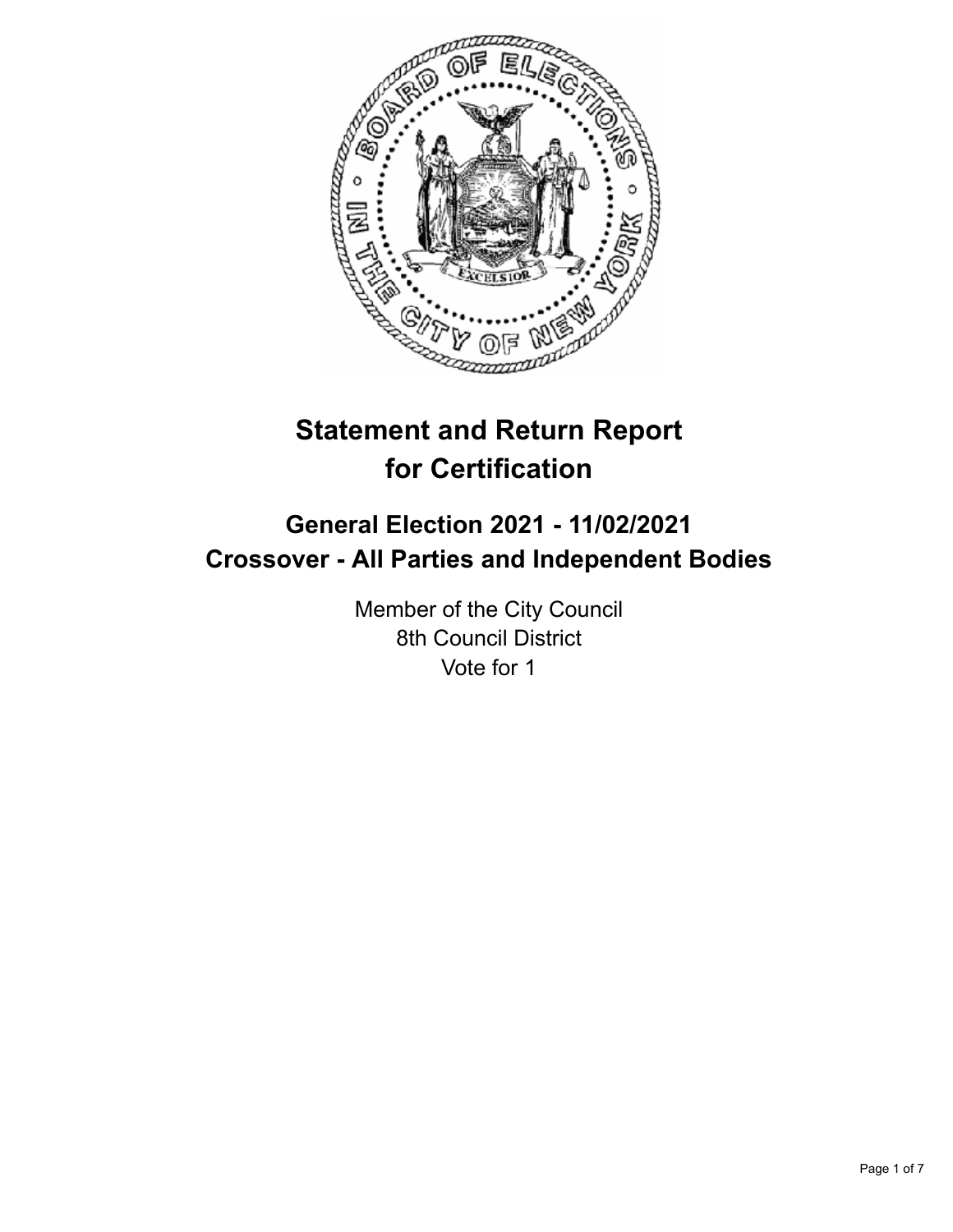

### **New York County**

| <b>PUBLIC COUNTER</b>                                    | 8,524        |
|----------------------------------------------------------|--------------|
| MANUALLY COUNTED EMERGENCY                               | 0            |
| <b>ABSENTEE / MILITARY</b>                               | 708          |
| AFFIDAVIT                                                | 43           |
| <b>Total Ballots</b>                                     | 9,275        |
| Less - Inapplicable Federal/Special Presidential Ballots | 0            |
| <b>Total Applicable Ballots</b>                          | 9,275        |
| DIANA I. AYALA (DEMOCRATIC)                              | 7,366        |
| ALEC BALDWIN (WRITE-IN)                                  | 1            |
| ALEXANDER MICHAEL NEEDHAM (WRITE-IN)                     | 1            |
| ALIDA W. MORGAN (WRITE-IN)                               | 1            |
| ALVIN JOHNSON (WRITE-IN)                                 | 1            |
| ANDREW N. WOODARD (WRITE-IN)                             | 1            |
| COLE C. STANLEY (WRITE-IN)                               | 1            |
| DANIEL ZETAZATE (WRITE-IN)                               | 1            |
| DAVE EAST (WRITE-IN)                                     | 1            |
| DEBBIE QUINONES (WRITE-IN)                               | 1            |
| EDWARD POULIN (WRITE-IN)                                 | 1            |
| EVELYN DEROBERTIS (WRITE-IN)                             | 1            |
| FATIMA DAUKARE (WRITE-IN)                                | 1            |
| GALE BREWER (WRITE-IN)                                   | 1            |
| GAVIN WAX (WRITE-IN)                                     | 1            |
| <b>GEMAYEL OSBORNE (WRITE-IN)</b>                        | 1            |
| <b>GEORGE FLOYD (WRITE-IN)</b>                           | 1            |
| GILES INDIC (WRITE-IN)                                   | 1            |
| IAN JOHNSTONE (WRITE-IN)                                 | 1            |
| IAN STRAUGHTER (WRITE-IN)                                | 1            |
| JAIME RODRIGUEZ (WRITE-IN)                               | 2            |
| JASON CRUZ (WRITE-IN)                                    | 1            |
| JOE S. SMITH (WRITE-IN)                                  | 1            |
| JOE SMITH (WRITE-IN)                                     | 1            |
| JOHN MIRAS (WRITE-IN)                                    | 1            |
| JOHN RUIZ (WRITE-IN)                                     | 1            |
| JOHN SKERRET (WRITE-IN)                                  | 1            |
| JOHN VAN CLIFF (WRITE-IN)                                | 1            |
| JOSEPH RIENTI (WRITE-IN)                                 | 1            |
| KETIRIA CALDEON (WRITE-IN)                               | 1            |
| KRISTIN RICHARDSON JORDAN (WRITE-IN)                     | 3            |
| LUIS J. GOMEZ (WRITE-IN)                                 | $\mathbf{1}$ |
| MADDOX GUERILLA (WRITE-IN)                               | 1            |
| MAITE JUNCO (WRITE-IN)                                   | 1            |
| MICHAEL EKEMA-AGBAW (WRITE-IN)                           | 1            |
| MONICA MORALES (WRITE-IN)                                | 1            |
| PATRICIA TAPIA (WRITE-IN)                                | 1            |
| RAMON CASTRO (WRITE-IN)                                  | 1            |
| ROBERT J. RODRIGUEZ (WRITE-IN)                           | 3            |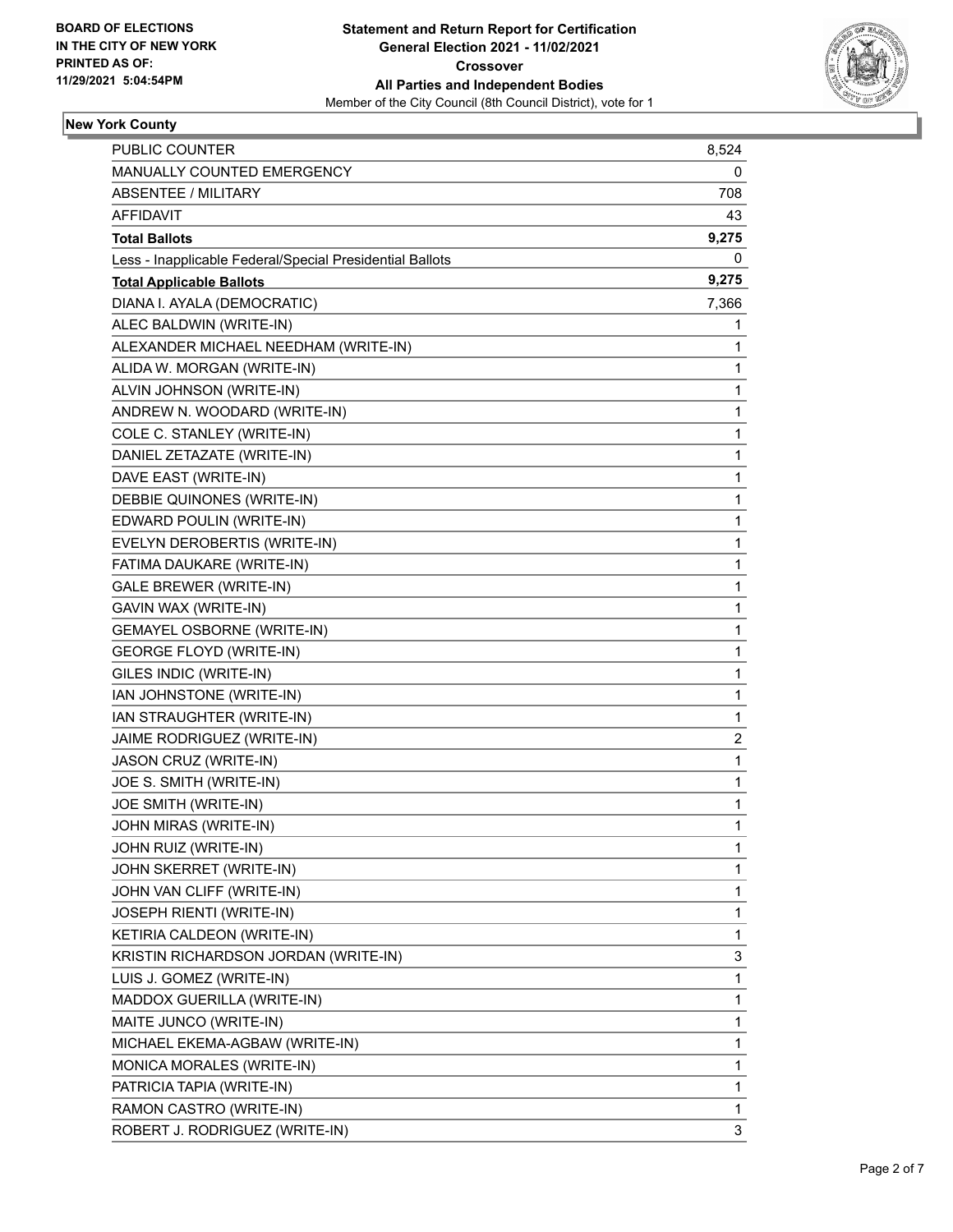

### **New York County**

| ROBERT TORRES (WRITE-IN)           | 1     |
|------------------------------------|-------|
| ROSA GRICE (WRITE-IN)              | 1     |
| RYAN HAWKINS (WRITE-IN)            |       |
| SAMUEL F. HERNANDEZ (WRITE-IN)     |       |
| SANSA STARK (WRITE-IN)             |       |
| SARO GIAMLASYAN (WRITE-IN)         |       |
| SCOTT KINDER (WRITE-IN)            | 1     |
| SHAKIRA JONES (WRITE-IN)           | 1     |
| SHEMEEN CHAPPELL (WRITE-IN)        | 1     |
| STEVEN ROSA (WRITE-IN)             | 1     |
| SVETLANA MARTY NOVA (WRITE-IN)     | 1     |
| TAMIKA MAPP (WRITE-IN)             | 4     |
| THOMAS SUTTON II (WRITE-IN)        | 1     |
| TONY AVELLA (WRITE-IN)             |       |
| UNATTRIBUTABLE WRITE-IN (WRITE-IN) | 36    |
| WILLIAM A. PEPITONE (WRITE-IN)     |       |
| ZACHARY ZAGGER (WRITE-IN)          |       |
| <b>Total Votes</b>                 | 7,464 |
| Unrecorded                         | 1,811 |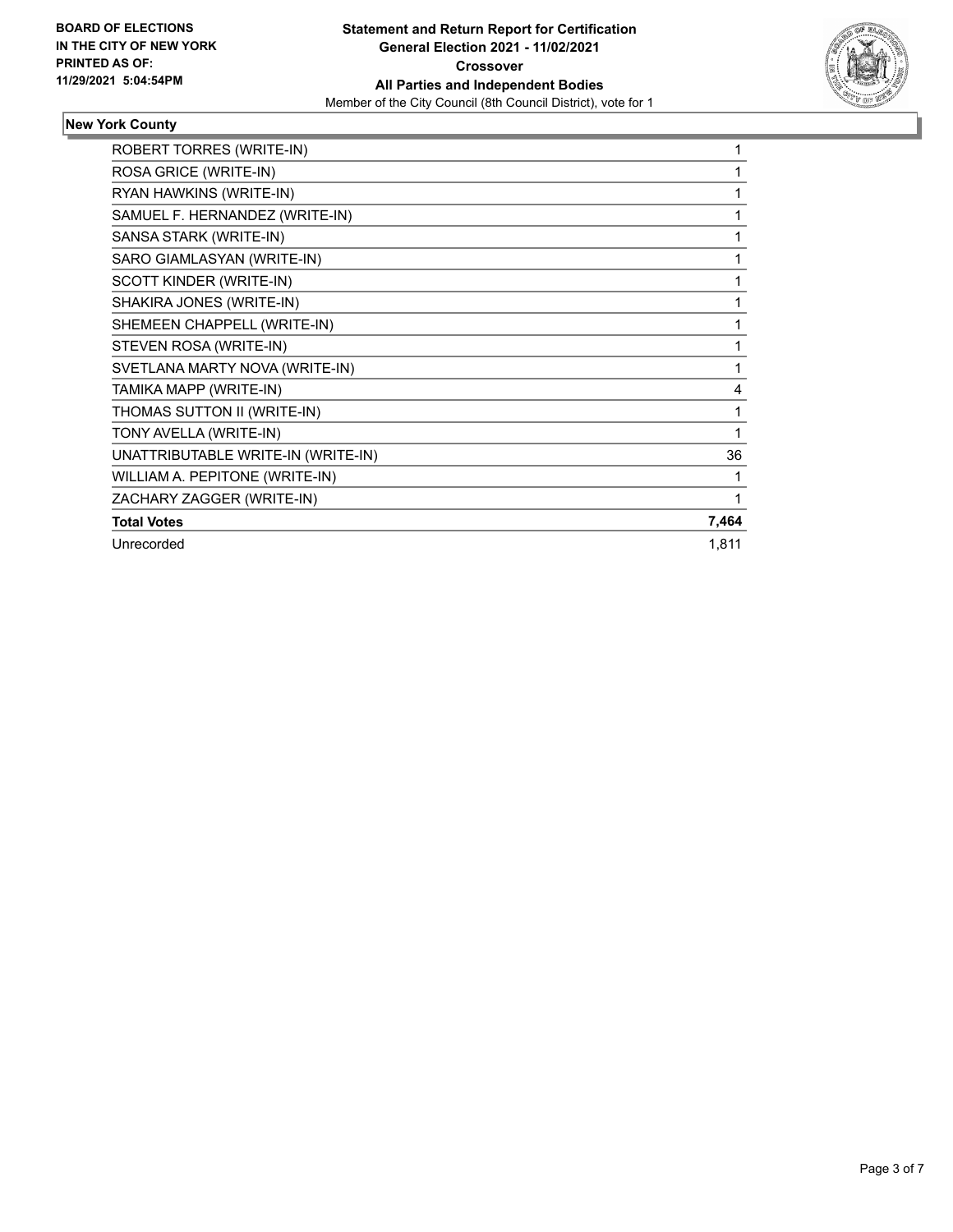

### **Bronx County**

| <b>PUBLIC COUNTER</b>                                    | 5,983                   |
|----------------------------------------------------------|-------------------------|
| <b>MANUALLY COUNTED EMERGENCY</b>                        | 0                       |
| <b>ABSENTEE / MILITARY</b>                               | 279                     |
| <b>AFFIDAVIT</b>                                         | 44                      |
| <b>Total Ballots</b>                                     | 6,306                   |
| Less - Inapplicable Federal/Special Presidential Ballots | 0                       |
| <b>Total Applicable Ballots</b>                          | 6,306                   |
| DIANA I. AYALA (DEMOCRATIC)                              | 4,641                   |
| ALBERT GREEN III (WRITE-IN)                              | 1                       |
| ANTONIO SEGRAVE (WRITE-IN)                               | 1                       |
| ARTHUR M JOHNSON (WRITE-IN)                              | 1                       |
| CARMEN DE LA ROSA (WRITE-IN)                             | 1                       |
| CLAUDIA RAHMAN (WRITE-IN)                                | 1                       |
| CURTIS SLIWA (WRITE-IN)                                  | $\mathbf{1}$            |
| DEAN ANTONETTY (WRITE-IN)                                | 1                       |
| DOUGLAS JOSEPH MATHEWS (WRITE-IN)                        | 1                       |
| ED GARCIA (WRITE-IN)                                     | 1                       |
| <b>GEORGE COLON (WRITE-IN)</b>                           | 1                       |
| HEATHER LEE DIAZ (WRITE-IN)                              | 1                       |
| JEFFERY GEORGE (WRITE-IN)                                | 1                       |
| <b>JENNY BRIGHT (WRITE-IN)</b>                           | 1                       |
| <b>JOSIE BYRNE (WRITE-IN)</b>                            | $\mathbf{1}$            |
| KARLA VALASQUEZ (WRITE-IN)                               | $\overline{\mathbf{c}}$ |
| LESLIE LYGA (WRITE-IN)                                   | 1                       |
| MICHAEL BRADY (WRITE-IN)                                 | 1                       |
| MOHAMMED MUTAWAKIL (WRITE-IN)                            | 1                       |
| MYCHAL JOHNSON (WRITE-IN)                                | $\overline{c}$          |
| SAMELYS LOPEZ (WRITE-IN)                                 | 1                       |
| SAMMY RAVELO (WRITE-IN)                                  | $\mathbf{1}$            |
| SUZI MARTE (WRITE-IN)                                    | 1                       |
| TAMIKA MAPP (WRITE-IN)                                   | $\overline{\mathbf{c}}$ |
| TRACY WOODALL (WRITE-IN)                                 | 1                       |
| UNATTRIBUTABLE WRITE-IN (WRITE-IN)                       | 17                      |
| <b>Total Votes</b>                                       | 4,685                   |
| Unrecorded                                               | 1,621                   |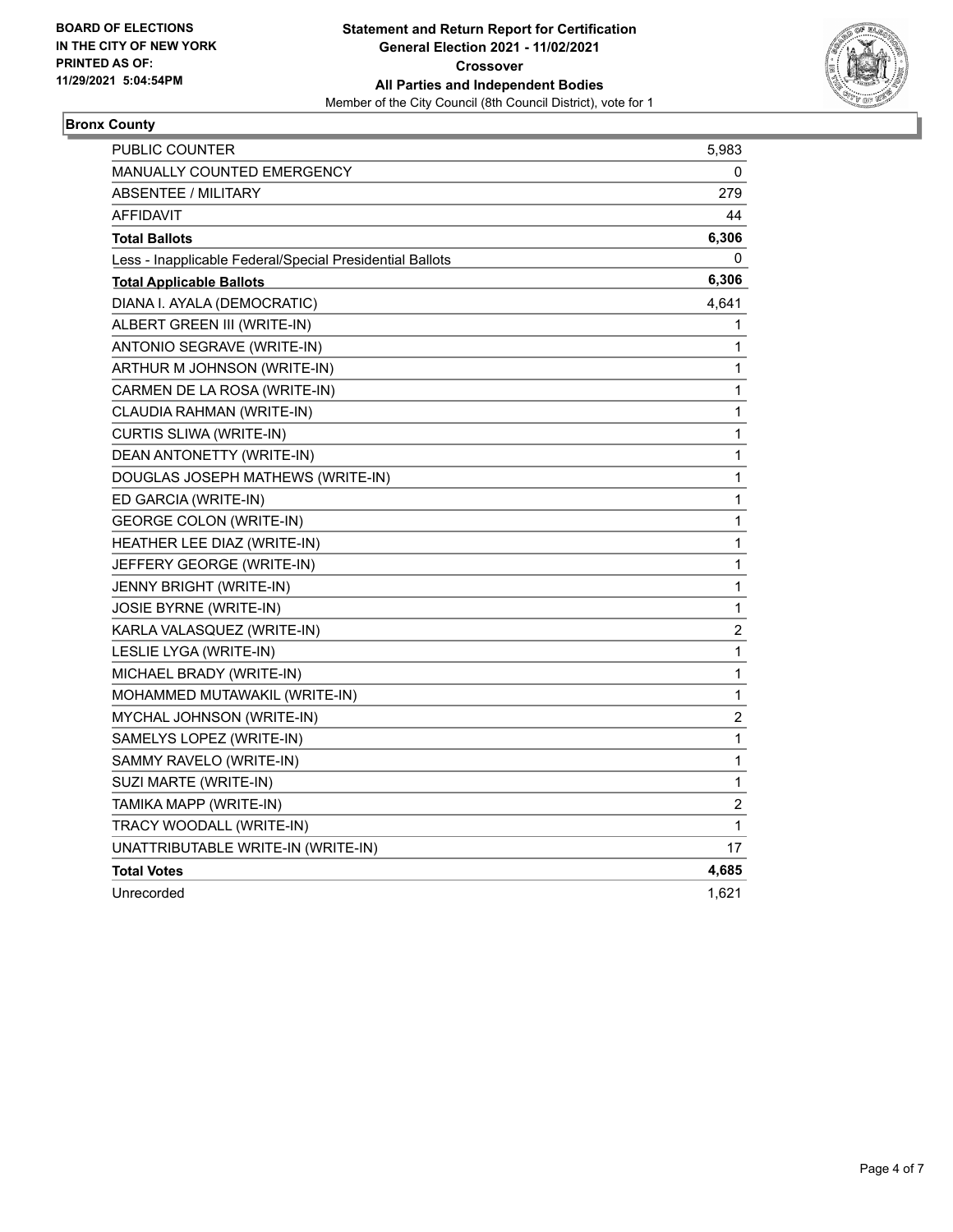

#### **Total for Member of the City Council (8th Council District)**

| PUBLIC COUNTER                                           | 14,507         |
|----------------------------------------------------------|----------------|
| MANUALLY COUNTED EMERGENCY                               | 0              |
| <b>ABSENTEE / MILITARY</b>                               | 987            |
| AFFIDAVIT                                                | 87             |
| <b>Total Ballots</b>                                     | 15,581         |
| Less - Inapplicable Federal/Special Presidential Ballots | 0              |
| <b>Total Applicable Ballots</b>                          | 15,581         |
| DIANA I. AYALA (DEMOCRATIC)                              | 12,007         |
| ALBERT GREEN III (WRITE-IN)                              | 1              |
| ALEC BALDWIN (WRITE-IN)                                  | 1              |
| ALEXANDER MICHAEL NEEDHAM (WRITE-IN)                     | 1              |
| ALIDA W. MORGAN (WRITE-IN)                               | 1              |
| ALVIN JOHNSON (WRITE-IN)                                 | 1              |
| ANDREW N. WOODARD (WRITE-IN)                             | $\mathbf{1}$   |
| ANTONIO SEGRAVE (WRITE-IN)                               | 1              |
| ARTHUR M JOHNSON (WRITE-IN)                              | $\mathbf{1}$   |
| CARMEN DE LA ROSA (WRITE-IN)                             | 1              |
| CLAUDIA RAHMAN (WRITE-IN)                                | 1              |
| COLE C. STANLEY (WRITE-IN)                               | 1              |
| CURTIS SLIWA (WRITE-IN)                                  | $\mathbf{1}$   |
| DANIEL ZETAZATE (WRITE-IN)                               | 1              |
| DAVE EAST (WRITE-IN)                                     | $\mathbf{1}$   |
| DEAN ANTONETTY (WRITE-IN)                                | 1              |
| DEBBIE QUINONES (WRITE-IN)                               | 1              |
| DOUGLAS JOSEPH MATHEWS (WRITE-IN)                        | 1              |
| ED GARCIA (WRITE-IN)                                     | 1              |
| EDWARD POULIN (WRITE-IN)                                 | 1              |
| EVELYN DEROBERTIS (WRITE-IN)                             | $\mathbf{1}$   |
| FATIMA DAUKARE (WRITE-IN)                                | 1              |
| GALE BREWER (WRITE-IN)                                   | 1              |
| GAVIN WAX (WRITE-IN)                                     | $\mathbf{1}$   |
| <b>GEMAYEL OSBORNE (WRITE-IN)</b>                        | 1              |
| <b>GEORGE COLON (WRITE-IN)</b>                           | $\mathbf{1}$   |
| <b>GEORGE FLOYD (WRITE-IN)</b>                           | 1              |
| GILES INDIC (WRITE-IN)                                   | 1              |
| HEATHER LEE DIAZ (WRITE-IN)                              | 1              |
| IAN JOHNSTONE (WRITE-IN)                                 | 1              |
| IAN STRAUGHTER (WRITE-IN)                                | 1              |
| JAIME RODRIGUEZ (WRITE-IN)                               | $\overline{2}$ |
| JASON CRUZ (WRITE-IN)                                    | 1              |
| JEFFERY GEORGE (WRITE-IN)                                | 1              |
| JENNY BRIGHT (WRITE-IN)                                  | 1              |
| JOE S. SMITH (WRITE-IN)                                  | 1              |
| JOE SMITH (WRITE-IN)                                     | 1              |
| JOHN MIRAS (WRITE-IN)                                    | $\mathbf{1}$   |
| JOHN RUIZ (WRITE-IN)                                     | $\mathbf{1}$   |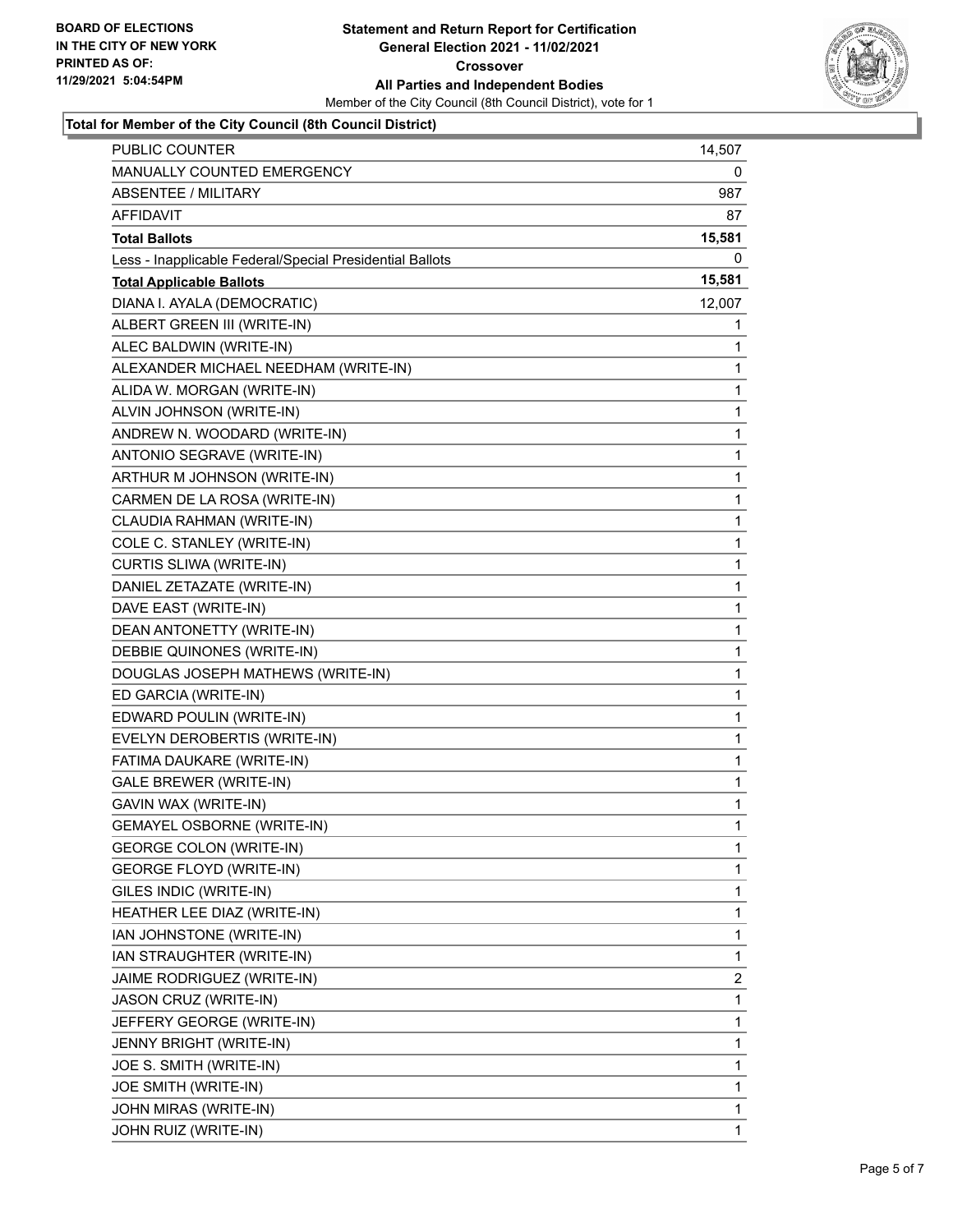

#### **Total for Member of the City Council (8th Council District)**

| JOHN SKERRET (WRITE-IN)              | $\mathbf{1}$   |
|--------------------------------------|----------------|
| JOHN VAN CLIFF (WRITE-IN)            | 1              |
| JOSEPH RIENTI (WRITE-IN)             | 1              |
| JOSIE BYRNE (WRITE-IN)               | 1              |
| KARLA VALASQUEZ (WRITE-IN)           | 2              |
| KETIRIA CALDEON (WRITE-IN)           | 1              |
| KRISTIN RICHARDSON JORDAN (WRITE-IN) | 3              |
| LESLIE LYGA (WRITE-IN)               | 1              |
| LUIS J. GOMEZ (WRITE-IN)             | 1              |
| MADDOX GUERILLA (WRITE-IN)           | 1              |
| MAITE JUNCO (WRITE-IN)               | 1              |
| MICHAEL BRADY (WRITE-IN)             | 1              |
| MICHAEL EKEMA-AGBAW (WRITE-IN)       | 1              |
| MOHAMMED MUTAWAKIL (WRITE-IN)        | 1              |
| MONICA MORALES (WRITE-IN)            | 1              |
| MYCHAL JOHNSON (WRITE-IN)            | $\overline{c}$ |
| PATRICIA TAPIA (WRITE-IN)            | 1              |
| RAMON CASTRO (WRITE-IN)              | 1              |
| ROBERT J. RODRIGUEZ (WRITE-IN)       | 3              |
| ROBERT TORRES (WRITE-IN)             | 1              |
| ROSA GRICE (WRITE-IN)                | 1              |
| RYAN HAWKINS (WRITE-IN)              | 1              |
| SAMELYS LOPEZ (WRITE-IN)             | 1              |
| SAMMY RAVELO (WRITE-IN)              | 1              |
| SAMUEL F. HERNANDEZ (WRITE-IN)       | 1              |
| SANSA STARK (WRITE-IN)               | 1              |
| SARO GIAMLASYAN (WRITE-IN)           | 1              |
| SCOTT KINDER (WRITE-IN)              | 1              |
| SHAKIRA JONES (WRITE-IN)             | 1              |
| SHEMEEN CHAPPELL (WRITE-IN)          | 1              |
| STEVEN ROSA (WRITE-IN)               | 1              |
| SUZI MARTE (WRITE-IN)                | 1              |
| SVETLANA MARTY NOVA (WRITE-IN)       | 1              |
| TAMIKA MAPP (WRITE-IN)               | 6              |
| THOMAS SUTTON II (WRITE-IN)          | 1              |
| TONY AVELLA (WRITE-IN)               | 1              |
| TRACY WOODALL (WRITE-IN)             | 1              |
| UNATTRIBUTABLE WRITE-IN (WRITE-IN)   | 53             |
| WILLIAM A. PEPITONE (WRITE-IN)       | 1              |
| ZACHARY ZAGGER (WRITE-IN)            | 1              |
| <b>Total Votes</b>                   | 12,149         |
| Unrecorded                           | 3,432          |